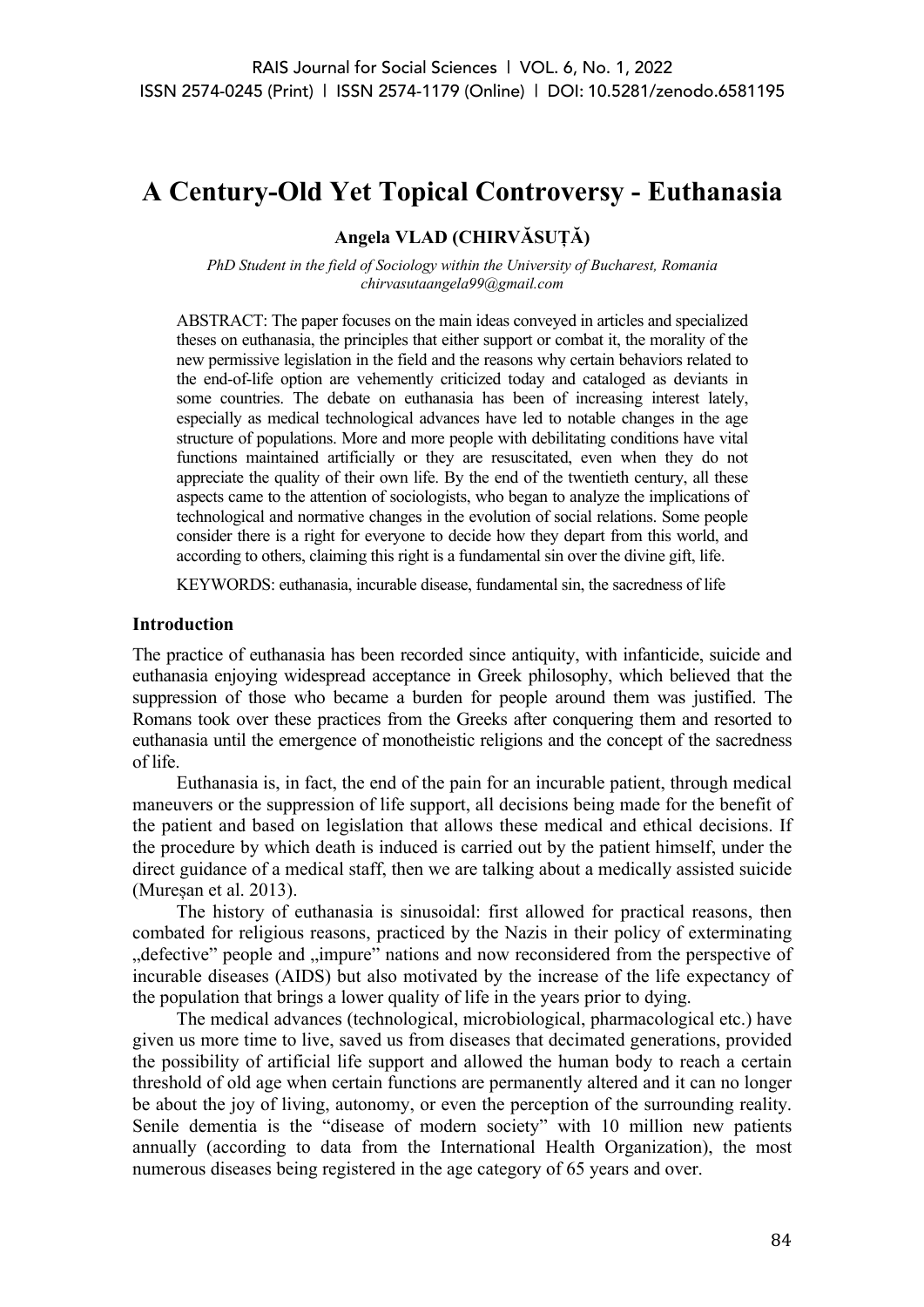# VLAD (CHIRVĂSUȚĂ): *A Century-Old Yet Topical Controversy - Euthanasia*

Euthanasia is a controversial topic nowadays, approached from different perspectives by doctors, lawyers and religious representatives, one of the main questions being what the justified limit of the protection of the right to life is, because this benchmark is not well defined (Pivniceru & Dăscălescu 2003, 114).

## **Doctors' opinion**

Until recently, the original version of Hippocrates' Oath clearly stated the following: "I will not entrust poison to anyone, if I am asked so, and I will not urge such a thing, nor will I entrust to any woman any medicine to help her miscarry." The modern version (adopted by the World Medical Association in the Geneva Declaration, 1975) of the oath taken by medical graduates does not mention euthanasia or abortion. Any medical maneuvers with implications related to the right to life, abortion or euthanasia techniques could not be performed by doctors until the law allowed them to do so. It was not a choice of the doctors to change medical protocols, but it was a state decision to accept the interruption of the course of life under certain circumstances. The legislator included in the legal provisions which persons may perform these interventions (only doctors) as well as what conditions must be met.

Doctors' opinions matter only to the extent that they may choose to accept or to reject a patient euthanasia, for personal moral reasons, otherwise they are obliged by the law of the state where they work. Doctors are aware that they have to choose between the duty to keep patients alive against the duty to respect patient's right to a high-quality life. Large sums of money are currently being invested and strategies are being developed to prolong life, eradicate diseases, and discover miracle drugs. The social power of medicine increased with the improvement of medical techniques and the advanced training of doctors who can give or take life, comparable to the Creator.

This power comes with a huge responsibility, thus doctors, to protect their conscience and to avoid possible criminal proceedings against them, have asked the legislator or judges to establish clear instructions and procedures, regarding the time of the decision and how they should "play God" (Howarth & Jefferys 1996, 382).

Over time, euthanasia has gained more and more followers who have shown that death is preferable to diseases that cause unbearable pain. Nobel laureates: G. Thomson, L. Pauling and J. Monod argued that: "When there is no hope of acting effectively to heal, the only duty is to alleviate suffering and fear and any therapeutic fierceness becomes a caricature of medical duties" (Soulier 1991, 7).

### **The opinion of religious cults**

Article 1 of the Universal Declaration of Human Rights states that "All human beings are born free and equal in dignity and rights." but individual dignity and freedom have been reconfigured by religious precepts, because you cannot dispose of something that is not yours, such as the life of others. Euthanasia is a rebellion against the Creator and religious philosophy, and I am not referring only to Christianity, but many other religions do not allow the human being, as created by divinity, to give up the gift of life, even in suffering. This is motivated by religions as accepting suffering brings subsequent salvation in the afterlife.

The declaration of monotheistic religions Judaism, Christianity and Islam, signed on October 28, 2019 in Vatican City, reconfirmed that "Euthanasia and assisted suicide are moral and intrinsically wrong and should be prohibited without exception." The Conclusions of this Declaration contain the following clarifications: "We support public laws and policies that protect the right and dignity of the terminally ill patient, to prevent euthanasia and to promote palliative care" (Dancă 2019).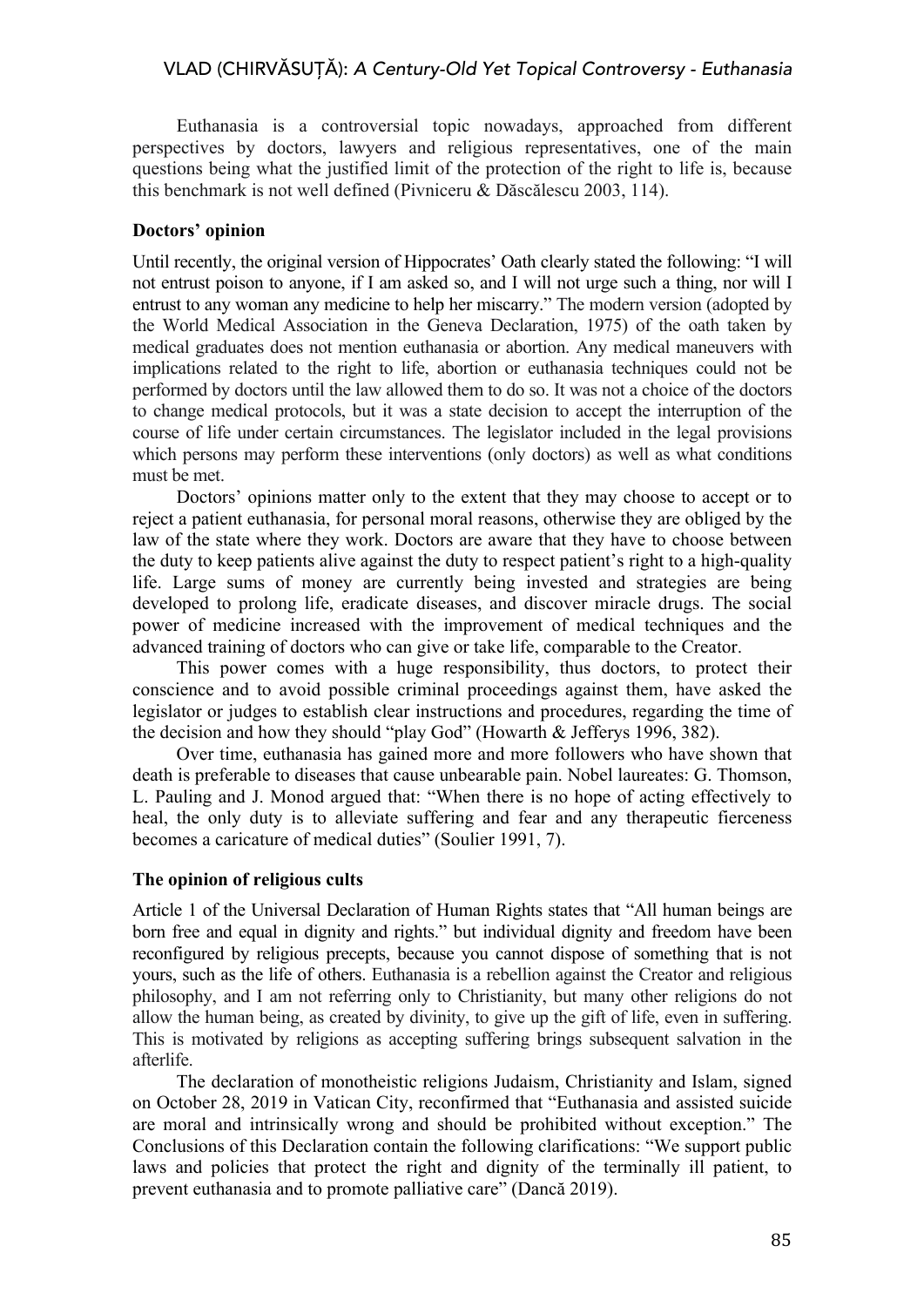I will address the thesis on the sacredness of life later in this paper, but for now, as I intend to offer an overview on how euthanasia was debated and perceived, I will also present the opinion of lawyers and the pros and cons of citizens.

Sociologists are interested in the political, economic, and social context in which changes in the legitimacy and morality of euthanasia occur but also in the motivation for changing options. In some countries, it is legalized, embraced by the public opinion while in others it is harshly criticized and combated. What exactly determines this difference in beliefs and values related to life and death? Why is euthanasia currently gaining followers? "Simple words such as death, pain and mourning had a different connotation in the 1970s than in the 1960s" (Fulton 2007, 15). Time will continue to make changes in all aspects of life and social relationships and the current trend is in favor of autonomy and respect for personal choices in all aspects of life.

Why is the Netherlands a pioneer in the introduction of euthanasia? What makes the Dutch different? Weyers (2006) summarized their characteristics as follows: individualism, the influence of medical technology, a specific view of death. He noted that between 1960 and 1970, in the Netherlands, major changes took place, oldfashioned ideas were abandoned, "the country stepped with confidence towards an era of internationalization, prosperity and secularization". Meyers stated that the Dutch appreciate sincerity and have therefore been more open to talking about death, being aware that certain treatments may be considered desirable or undesirable when it comes to a patient in pain who presents a low possibility of recovery. The Dutch relatively quickly reached a consensus and considered that unnecessary treatment is in fact a form of ill-treatment and therefore it should be stopped.

#### **One of the basic concepts of euthanasia is the "right to die"**

We cannot claim that there is a right to die, because every living being, at some point, will die, and we cannot prevent this. We can only speed up the process or extend life, to a certain extent, through some devices. We cannot compare the fundamental human rights to conventional rights because where there is a right, a natural consequence would be that someone would have the duty to cause death if the applicant wishes to do so and is physically unable to perform the act himself (Boudreau & Somerville 2014, 4).

From a religious perspective, the right to die does not exist because life does not belong to the individual but to God. On the official website of the Romanian Parish, in a document assumed by the Romanian Orthodox Church, the issue of euthanasia is addressed as follows: the doctor and no one else has the right to deliberately hasten the death of the patient because only God can give and take life. Even then, the doctor has only the duty of easing the suffering of the sick. Regarding the position adopted by the Romanian Orthodox Church, Peter Berger (1979) criticizes the commitment with which it must preserve traditions, rather than engaging in current social issues.

It is interesting to observe countries where euthanasia has been legalized and how religious affiliations influence the attitude of medical staff toward this issue. A study conducted in Australia revealed that more doctors without a religious affiliation admitted to practicing euthanasia more often than doctors with any religious affiliation. Among those who identified themselves with a religion, Protestants were intermediaries in their attitudes and practices between agnostic/atheist and Catholic groups. Thus, Catholics recorded the most opposition to euthanasia, and yet 18% of them admitted to having applied euthanasia procedures (Baume et al. 1995, 49-54).

How did the attitude of U.S. citizens change over time based on the religion they practice? Several longitudinal studies (Attell & Brandon 2017, 19-20) have shown an acceptance of the ideas of euthanasia and suicide for terminally ill patients. Compared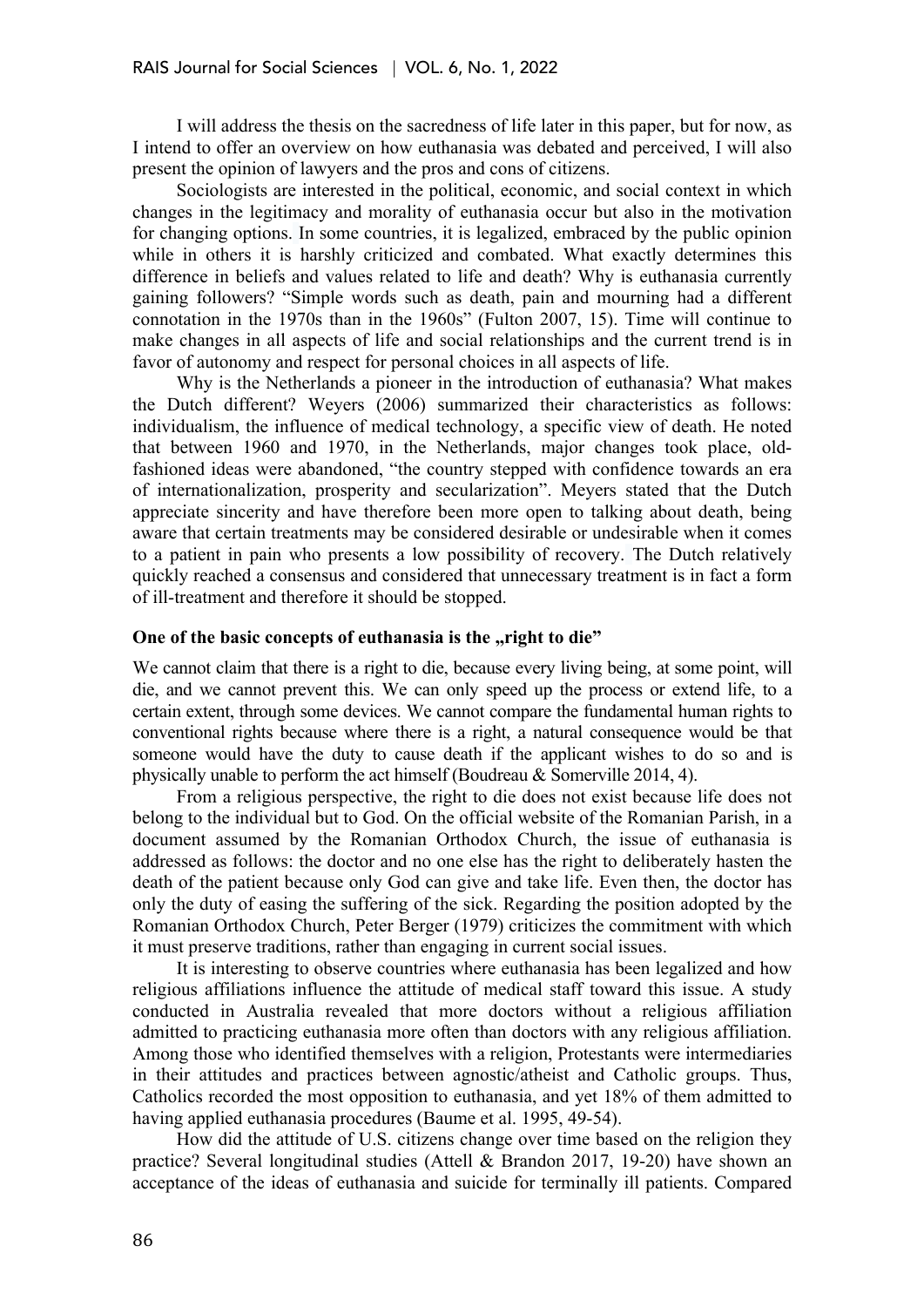to Protestants, atheists are supportive of both measures and Catholics are more open to these options before the age of 40 years, as they grow more reluctant with age.

The idea of euthanasia gained ground due to the *desacralization of life.* In secular Western societies, priests of the most traditional Christian religions are fighting a losing battle on the authority to influence the way citizens view death and the fear of the end of life (Howarth & Jefferys 1996, p. 382).

What are the priests facing today? People who do not believe that there is anything else in the world but natural sciences, humanism and rationality. *Traditional values*, according to the World Values Survey (2008), consist of "a strong religious belief, the manifestation of close parent-child ties, authority and the rejection of abortion, euthanasia and suicide. *Secular-rational values* represent relaxation in terms of religious precepts and traditional family values, a less rigid authority and a greater degree of acceptance of abortion, suicide and divorce."

The modern person struggles to gain his own autonomy and to fulfill the ideals of Western humanism, they want to rule the world with an increasingly advanced technology, for them the world is empty of mystery, secular and the institutions are differentiated (Pârvu 2013, 112). This process of removing the spell began with the emergence of industrial societies and the involvement of organizations and institutions in areas such as health, education and politics, areas which the church previously steered.

"Both Weber and Durkheim constructed their axioms of secularization, which ultimately determined the disappearance of religion from the public space, on supply and demand. This disappearance was also celebrated by Mills: the sacred will disappear everywhere except the private domain" (Wright 1959 quoted in Ciuraru 2003, 737). The sacred is gradually disappearing and this is especially noticeable now, when we live in a period of modernization, of modern societies. Reflective modernization refers to the modernization of societies through where everything is weighed, tested, values are reevaluated, fundamental truths are reanalyzed and moral norms are modified to suit the evolution of social relations (Schifirneț 2009).

Anthony Giddens was concerned about the impact of reflexivity on the formulation of social projects and public policies. He also noted that there are major differences in behavior and the structuring of the community when the public sacralizes rationality and secularizes science against the society that institutionalizes "selfcriticism of reason" (Dobrescu 2009).

## **Another concept used in discussions about euthanasia is "Autonomy"**

Advocates of euthanasia base their explanations especially on the need to respect the autonomy and self-determination of every human being. Autonomy refers to a person's right to make decisions based on individual beliefs about what they think is right for them.

The medical committees consider it is very important to respect the patient's autonomy in approving the euthanasia procedure because no doctor would want to violate the patient's right to make personal choices. The choices must cumulatively meet several conditions: to be knowledgeable of the alternative of palliative care, to be in full mental capacity, neither constrained nor influenced. Faced with individual choices, society tries to prevent suicide and to save its' citizens, protecting them, as every person is valuable. This approach sends a positive message and strengthens the group mentality. The prevailing social opinion is that suicide, at least outside the context of terminal diseases, should not be tolerated, but rejected with all efforts. "Suicide is generally considered a kind of failure: the manifestation of an improperly treated depression, a decrease in community support, personal lack, social shame or a combination of these." (Young 1994, 657-707)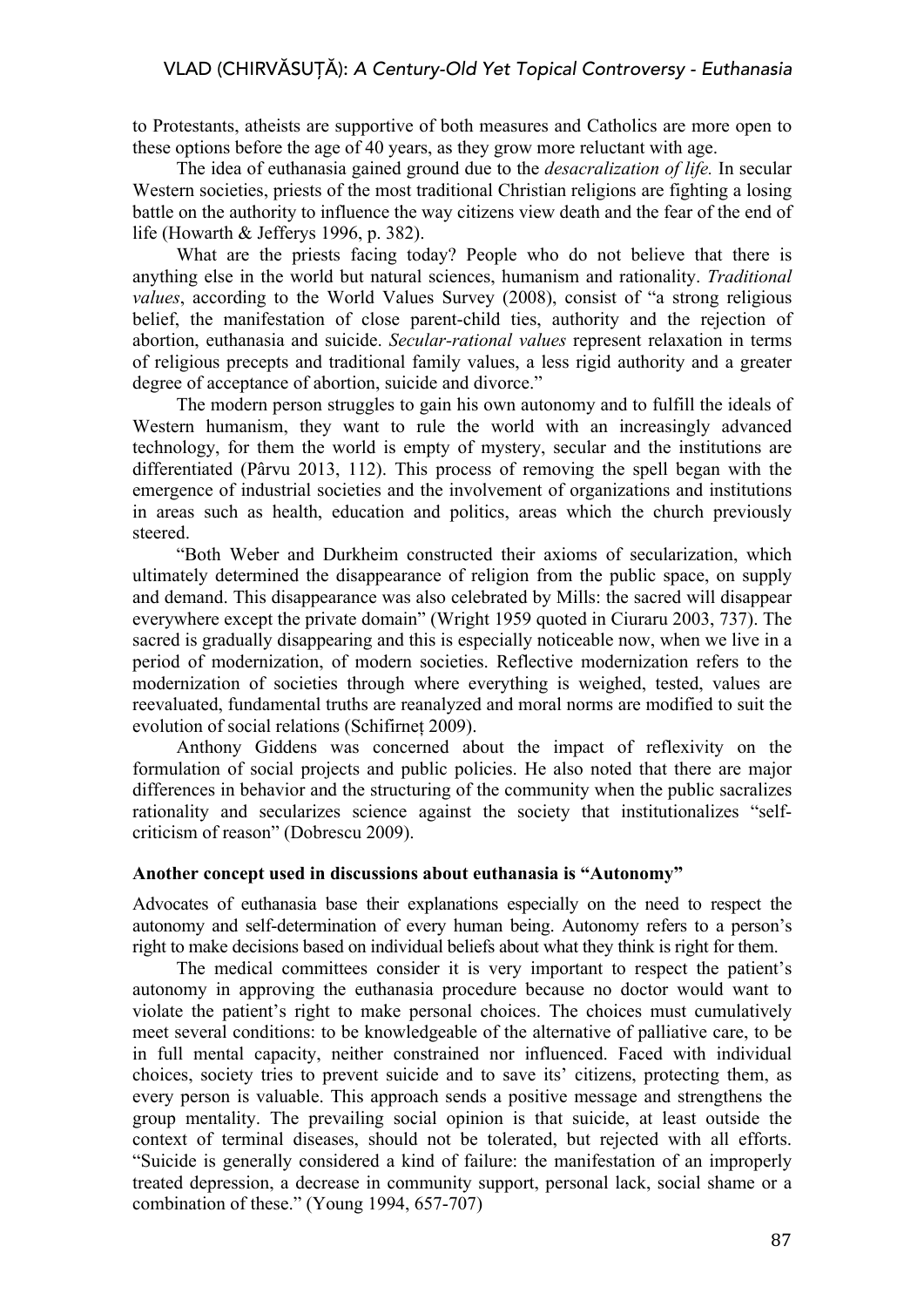The weaker the social groups are, the less the individual relies on them and more on himself. It can no longer find its balance unless an external force guides them. When this collective force weakens, the predisposition to suicide increases" (Rarița 2009).

Émile Durkheim, in his study on suicide, addressed the issue of social integration. He believes that suicide occurs predominantly in communities where the individual does not feel integrated into the group and protected by close relationships with other members (Émile Durkheim, About suicide). Durkheim's study does not address suicide motivated by illness, but rather the principle of dysfunctional relationships that can be applied in euthanasia. This is a product of the recent decades practice, the sick and the elderly getting away from family and friends and receiving care during their last years in special institutions. Hospitals or palliative centers are example institutions, where patients ensure that death does not surprise them amid the family, as it happened in the past. Fulton (2017, 17-18) showed that the departure of the dying from the middle of the family was also observed in the United States after the 1960s, with the increase in life expectancy: if in the 60s about 12% of the population was over 65, fifty years ago, the percentage of seniors was only 4%. He described the American society of the 1960s as a paradox in which new attitudes to age, family, ageing, secularization, occupational specialization, and mobility intersect.

"Those who chose the ritual of death to be medicalized, gave up their own individuality and handed over control to the medical staff. Members of the dying person no longer know how to take care of such a person and no longer experience the fear of death. Death is removed from everyday life" (Kearl 1989, 442-443).

Currently, daily personal care provided by someone else, especially when involved in acts that invade privacy, is disturbing for the patient even when the help is offered carefully and with affection (Seal & Addington-Hall, 1995, quoted in Howarth & Jefferys, 1996, 384). This behavior is manifested in modern societies because reciprocity in relationships as well as autonomy are now greatly valued and the dependence of another adult for caring strongly affects a sick person's dignity, leading to the loss of their self-esteem and the emergence of a feeling of emotional blackmail.

If we were to list the three most important problems that were identified as the reason for euthanasia in the Oregon Public Health Division Annual Report (published on 28 January 2014 and carried out over a 14-year period: 1998-2012), they would be: loss of autonomy (91.4%), decreased ability to participate in activities that made life pleasurable (88.9%) and loss of dignity through a loss of a body function (80.9%). Therefore, it is not the pain that is the main reason, because it can be relieved relatively easily with an analgesic medication, but other considerations, on psychosocial level, where it is much more difficult to intervene.

When a patient is informed about their health and consents to a certain medical approach, he "becomes a collaborator and decider in the therapeutic act, thus overcoming the paternalist period in which the doctor was the absolute decider of medical treatment. It is therefore natural that his right to demand and receive death, when medicine is powerless and the quality of life becomes critical, must be respected" (Morar 2005, 112). A patient's autonomy should be respected when applying for euthanasia the same as the intimate choices and opinions of the medical staff responsible for performing the operation. Doctors have their own moral values that can go against the idea of euthanasia. These aspects should not be ignored or minimized. An eloquent example is the Netherlands, where doctors do not have the right to refuse a specific euthanasia procedure after it has been approved by the commission. The emotional work of these professionals should be considered for their protection because they too have rights and are citizens of the same country.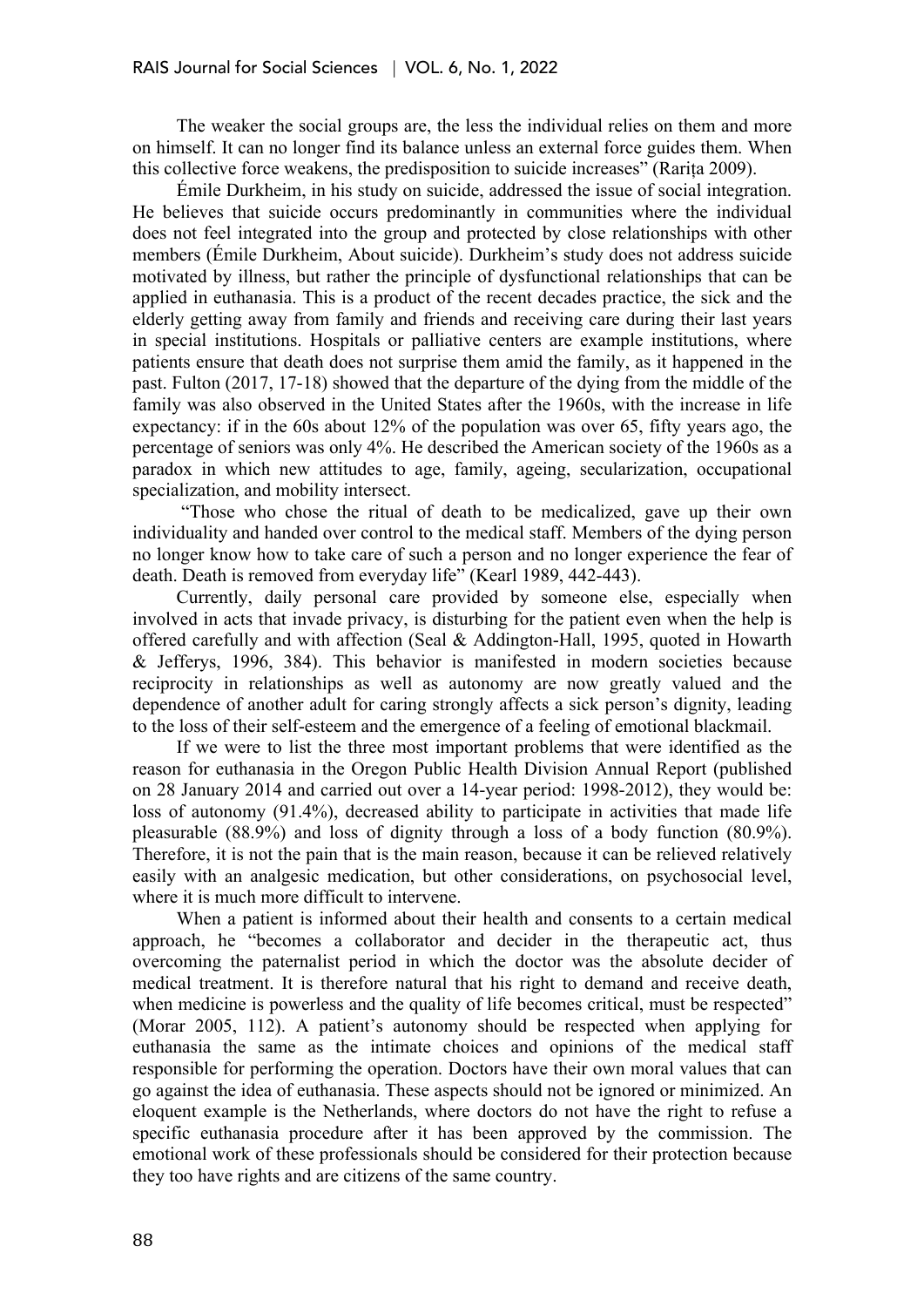Euthanasia raises the debate not only on what is happening now, but also on what could happen in countries where once legalized, it might lead professionals and politicians to a possibly negative slope of abuse. Certain ethical issues are already visible and are related to:

- the responsibility felt by patients in the advanced stages of terminal illnesses who feel morally obligated to opt for euthanasia because it costs less than keeping them alive;
- the possibility of disregarding, in the near future, the lives and rights of the most vulnerable groups in a society, elderly patients, those with mental or disability issues, children or newborns with serious disabilities, with the risk of excessive interpretations for the need of euthanasia (see the debates in the Netherlands).

Euthanasia affects important moral values in society: the doctor becomes the character who takes life, not the one who only heals the soul and body, and the hospital is no longer the institution in which people are saved but the place where they are killed.

### **Euthanasia is about "Fear"**

It is about the fear of pain and powerlessness of those who support euthanasia but also of those who condemn it, who have disabilities and fear that society may consider them, in the near future, candidates for the procedure, without their consent. And the fears are not unfounded because a 10-year study in the Netherlands revealed that every year there are patients who have been euthanized without their consent (Onwuteaka-Philipsen et al. 2003).

There are fears related to other aspects: the geriatric sector could be seen as unprofitable for the economy of society, and this would lead to a cease of research activities in this field. Another problem would be the alteration of relations between patients and their relatives who could exert pressure and reproach to the sick because they are a burden to those around them. For these reasons, even if the debate refers to incurable conditions causing a lot of physical and psychological pain, euthanasia can relatively easily slip on a negative slope, overturning moral principles and destabilizing social relationships.

## **Alternatives to Euthanasia**

Palliative medicine aims to achieve two goals, prolong life and alleviate suffering. The American physician Cassel (1982, 639-645) explained that this branch of medicine deals entirely with the problems faced by patients with terminal illnesses, in a way they do not lose their self-esteem. This solution avoids two possible risks of the euthanasia procedure: a faulty logic in the assessment of each case and a dangerous extension of the circumstances in which the procedure would be authorized.

In the Netherlands, euthanasia was not practiced only for people with terminal illnesses. Since the introduction of the special law, the practice has been extended to mentally ill people, as well as newborns with disabilities and older children. In Belgium, euthanasia is now being applied to children and it is being examined whether this decision can also be made for people with dementia, whose organs can later be used for transplants (Ysebaert et al. 2009, 585–586).

There is a risk that as people and doctors become accustomed to euthanasia, the question will arise: "Why are not just the relief of suffering and the respect for autonomy, the basis of this decision?" Is it possible that there will also be justifications now considered aberrations, but will later be viewed differently? A negative example is the use of the argument of social progress according to which society should eliminate the physically or mentally incapable, a theory applied by Nazi Germany. Moreover, another example is taking measures based on economic arguments aimed at saving the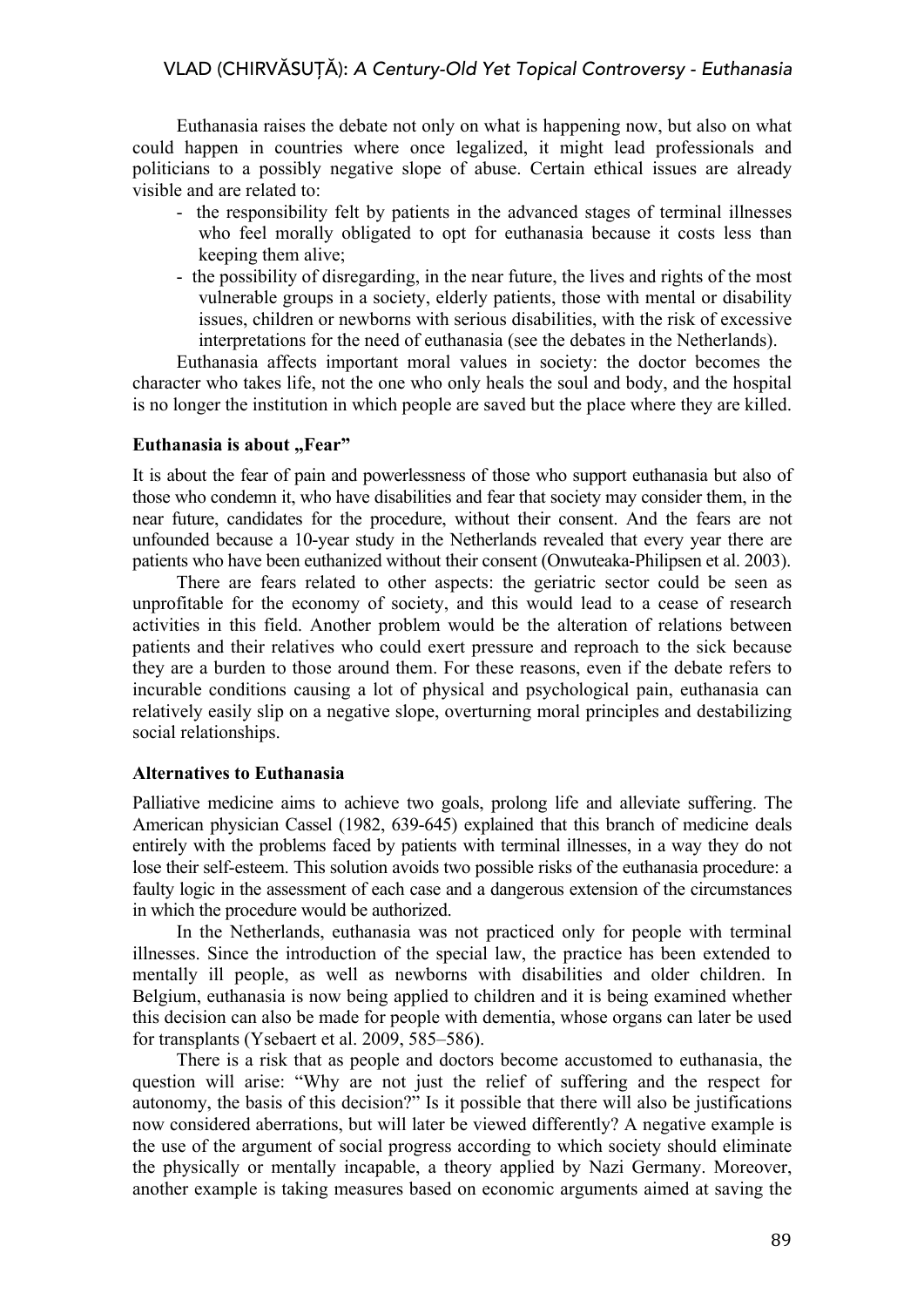high funds needed to the medical and social care of those who could instead be euthanized and thus the financial resources dedicated to them would be redistributed, more efficiently, to other health sectors (Tunde & Șamotă 2008, 201).

On the other hand, if a person has the right to dispose of his own life (according to the supporters of euthanasia), then the respect for the autonomy of the person is a sufficient justification for that person to request euthanasia, without any medical condition justifying it. This approach appears in a Dutch proposal that euthanasia should be available to those "over 70 who feel tired of life" (Smith 2010).

#### **How is the issue of euthanasia presented by the international press?**

A distinction must be made between the Netherlands, where discussions are focused on the categories of persons to whom the procedure may apply, and other countries, where euthanasia is illegal and punishable, where current debates aim at deciding whether to legalize it. A study conducted by Radboud University (Krieken & Sanders 2016) shows that since the 2002 Act on the Termination of Life on Demand and Assisted Suicide came into force, the Netherlands has become the first country to legalize euthanasia under certain conditions, and death has no longer belonged to the theological but to the medical field. Based on these conditions of assessment debates have immediately begun to arise and disinformation from the press started to spread, in the pursuit of the sensational headlines.

The rule is as follows: the Dutch patient is informed of his state of health, formulates his intention of euthanasia but the final decision is made by the doctor, after examining in detail the situation of each patient. It is not guaranteed that all applications for euthanasia are automatically approved by the physician. From here, there arise discussions, provoked by the media that claim the moral right to self-determination and personal autonomy.

A large proportion of the doctors involved in the Radboud University study said that patients are influenced and confused by the press and thus do not understand the limits of euthanasia. The influence of the media on news consumers is greater based on the addressed subject. Through press-specific techniques, less known to the public, public are easier to influence. Pollock and Yullis (2004, 281-307) illustrated the media influence in the case of American pathologist Dr. Kevorkian also called Dr. Death. He was convicted in 1998 for the murder of an immobilized patient, by giving them a lethal injection. The motivation of the doctor was that the patient was in the terminal phase of his disease, Amyotrophic Lateral Sclerosis. Dr. Kevorkian admitted in a television interview that he witnessed the suicide of more than 130 people between 1990 and 1998 and was released on probation after serving eight years in prison. Although he was initially disregarded and blamed, it was the media that changed his image and turned him into a famous advocate of the right to self-determination, who bravely fought against an outdated legal system that restricts individual freedom.

The Los Angeles Times (2014) disputed Kevorkian's myth, claiming that in 1997 the Detroit Free Press investigated the lives and deaths of 47 people whose deaths were publicly linked to Kevorkian, and research revealed that Dr. Death lied when he said he followed the doctor's assisted suicide procedures and lied when he said he consulted psychiatrists to determine the mental state of the patients. The survey found that "at least 60% of patients whose suicide was assisted by Kevorkian did not suffer from terminal illness." At least 17 of his patients could have lived without a doubt and in 13 cases the people who chose to commit suicide did not suffer at all. The American pathologist Dr. Kevorkian aka Dr. Death divided the American civil society into two parts: supporters and opponents of euthanasia, and the press presented a lot of news, reports, and research on this case. Why do journalists prefer euthanasia debates? In an article, Van Brussel (2014, 125-135) explains why journalists prefer to uphold this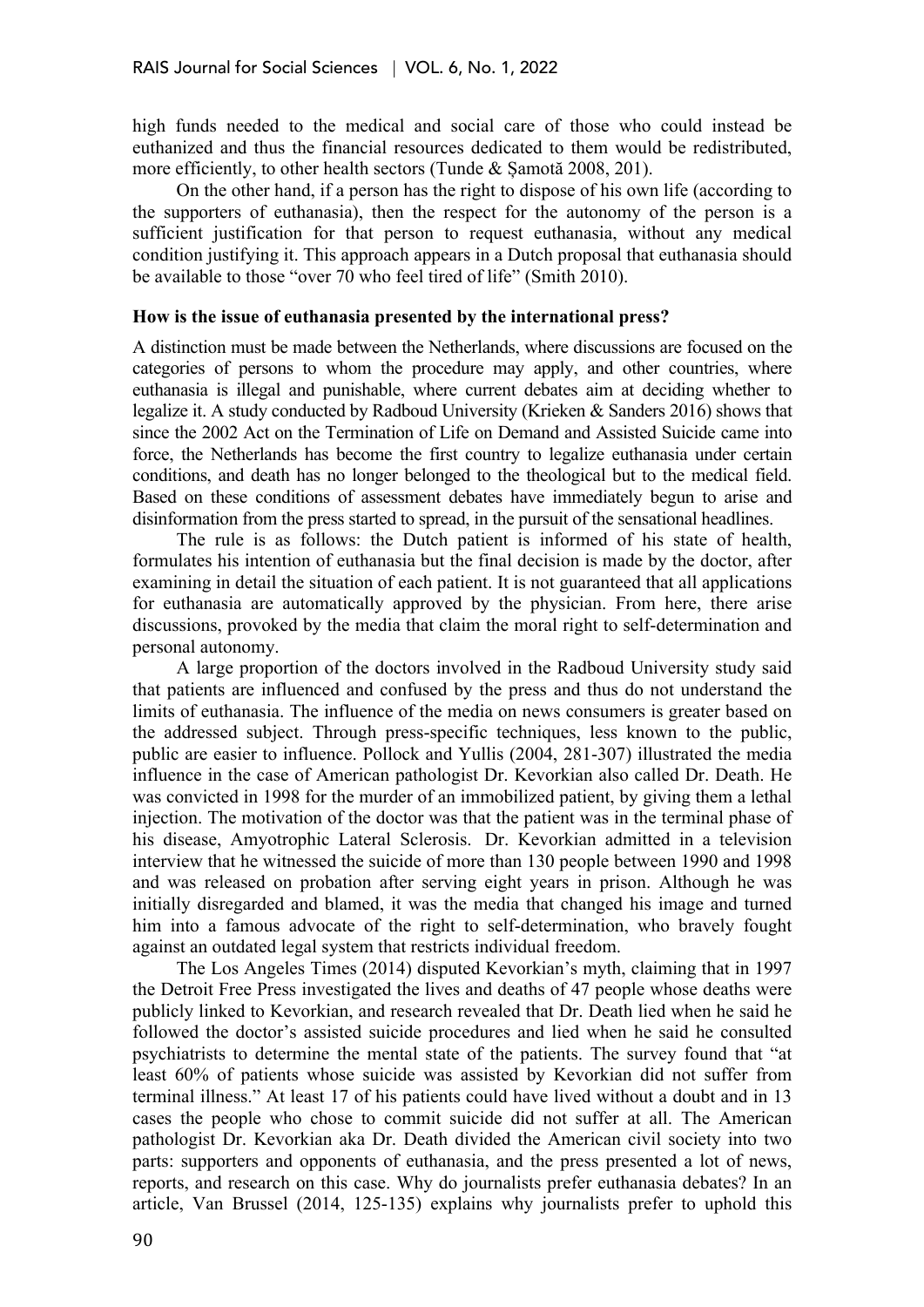position of the ordinary man who is described as a courageous hero that needs help to go through the moment of death. This is in opposition to palliative sedation which has nothing spectacular and is seen as a "rush to the finish, nothing impressive." The fear of degradation of the quality of life through dementia or degenerative disorders is the fear of losing dignity through the loss of autonomy, through the usage of diapers which is the supreme symbol of indignity. "People who wear diapers, who don't know what day it is and think the doctor is their son, are not worthy to live anymore. No one should have a meaningless life. When a man's dignity depends on a diaper, he's worth nothing."

There are also opinions contrary to this statement – "people have dignity simply because they are human beings and the value of each is in our common nature, not in the individual characteristics. In short, human dignity does not depend on autonomy or subjective choices made" (Sulmasy 1994, 30).

### **Specific aspects of Romania**

Romanian medical norms, compared to the laws of other European countries, are not very clear regarding the procedures for patients in a terminal state because situations of interruption, resuscitation or treatments, techniques necessary to support life are not well stipulated. For this reason, the doctor is obliged to do everything from a medical point of view, regardless of the will and the right to self-determination of the patient, otherwise the doctor can be held accountable in the eyes of the law (Stănilă 2014, 43). The Romanian code of medical ethics stipulates, "euthanasia and medically assisted suicide are unacceptable." In the New Criminal Code, at Art. 191 "Determining or facilitating suicide" shall be punishable by imprisonment.

Regarding the Romanian online press articles, they do not write about proeuthanasia legislative projects or citizens' petitions in support of the legislation on euthanasia procedures in Romania. Instead, the Orthodox Church has a strong opinion, formulated through its own media, condemning euthanasia and the permissive policies of Western states. Therefore, there is no option for euthanasia procedures in Romania. Thus, what about palliative care, which is the only legal option in Romania for a terminally ill person?

The press articles (seven articles written in 2018-2020, mentioned in the bibliography) show an inadequacy of this network of care services, although it represents an ethical alternative to euthanasia by providing psychological and spiritual support to both the patient and his family. The patient thus maintains their quality of life until the end; they do not feel pain or other symptoms related to the disease.

The first palliative care unit in Romania, which introduced this concept, was "Hospice Casa Speranței" in Brașov, founded in 1992 and which has become, over the years, a center of excellence for Eastern Europe (Parghel 2014, *Express Monitor*). Only after 26 years from its establishment, the Ministry of Health regulated the organization of palliative care in Romania, by Order no. 253/2018. However, these services have an extremely slow pace of development at the national level and, in 2018, only 9% of the over 172,000 patients who needed such care could benefit from it (Ziare.com 2018).

The situation described above reflects, in fact, the standard of modernity achieved by Romania, while European societies entered a new stage of modernity at the end of the twentieth century, with an emphasis on reflexivity (Vlăsceanu 2007), Romanian society has a biased modernity. Progressive actions and ideas remain partially applied and the evolution of institutions is extremely slow. Therefore, there is no possibility of euthanasia and there is also a lot of talk about palliative care which is done on a small of a scale in Romania. Consequently, only 9% of those who need palliative care can benefit from qualified help. Then, what happens to the other Romanians? They die in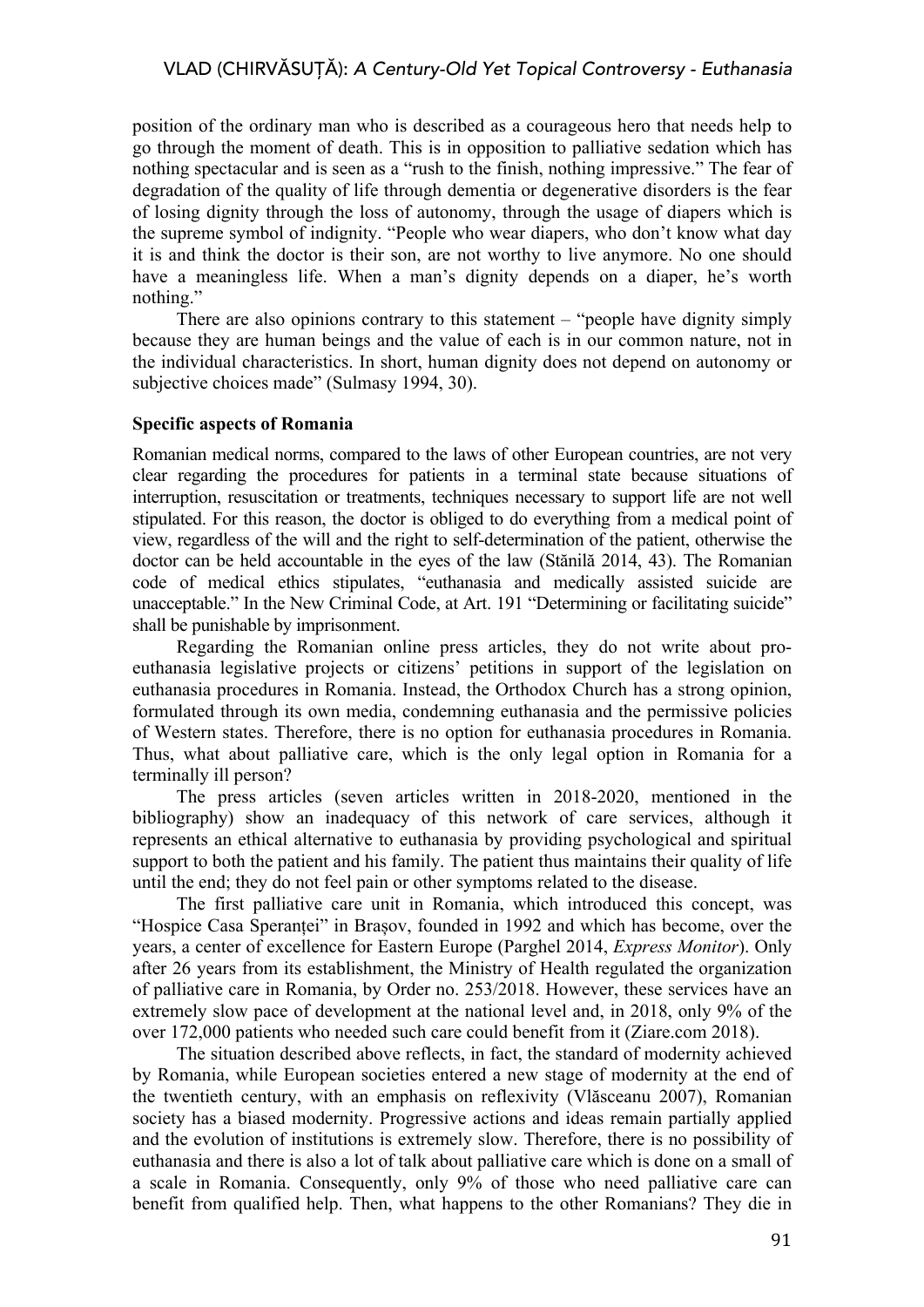silence, rejected by society, in conditions unworthy of this century, or choose assisted suicide in a country that allows this.

The Romanian press has so far presented only one case of a Romanian citizen (Andrei Haber) who requested and received help from the "Dignitas" clinic in Switzerland for medically assisted suicide (România Liberă, 2009). The press also presented the case of the 29-year-old, Eugen Anghel, who asked the President of Romania for approval of euthanasia, but whose request was rejected. Eugen later died in hospital in 2008, after a long period of suffering (Schipor 2008, *Libertatea.ro*).

To follow the interest shown by the subject of euthanasia in the top of Romanian publications, I looked for a ranking of them and identified one from 2018, according to the criterion of advertising sales (made by BRAT). I will approach them in descending order of this hierarchy. Click newspaper, with the most advertising sales, does not comment on euthanasia; Libertatea newspaper (a total of 11 articles) presented international cases as well as the pro-euthanasia interest shown in Italy, Spain and New Zealand for possible legislative changes; Ziarul Financiar (3 articles) wrote about the legislative evolution in the Netherlands and Great Britain, and at the national level about the collective euthanasia request of IPCUP Ploiești employees from 2013, not being a problem related to a terminal illness but an alarm signal on some pressing salary issues: the "collective euthanasia request" was signed by 33 of the 54 employees who had not received their salaries for a very long time (Ziarul Financiar, 2013); Gazeta Sporturilor presented the case of the champion at the Paralympic Games Marieke Vervoort who died of euthanasia at the age of 40 (Fleșeru, 23.10.2019, Gazeta Sporturilor); Romania Liberă (7 articles) wrote about law enforcement in the Netherlands and Belgium, as well as about palliative care in Romania; Adevărul (9 articles) wrote about the opinion of the Romanian Orthodox Church and the College of Physicians in our country, and internationally - the application of euthanasia in the Netherlands; Evenimentul Zilei (16 articles) wrote about the situation in the Netherlands and presented the negative opinion of the Vatican on euthanasia. The Romanian online press shows compassion in presenting the famous international cases of people who requested euthanasia but does not tend to describe the beneficiaries as heroes but rather as the initiators of a pro-euthanasia current. In addition, the picture of the evolution of the legislation in the countries that have adopted the specific law (Netherlands and Belgium) is most often accompanied by the presentation of the fears regarding the extension of euthanasia in the case of vulnerable categories of patients who are not in the final stages.

The international trend is the adoption of pro-euthanasia laws in several states, while in Romania all the voices of doctors and representatives of different religions deny the need for such an intervention in social relations. They promote palliative care as an ethical option for patients, although it is not a universal solution, as it cannot be applied on a large scale due to insufficient resources.

#### **Conclusions**

It is difficult to assess whether a pro or anti-euthanasia physician's decision regarding a terminally ill patient is correct. Some believe that euthanasia is the only option, that is, a mild and painless death, but on the other hand there are others who choose not to give up and they continue to apply treatment schemes even when they are no longer sure of their usefulness. They hope for a miracle, for a spectacular healing of the patient.

All doctors are guided by the same fundamental principles, not to harm and to always protect people's lives, but sometimes the solutions they choose are radically different. Whether they agree with the patient's choice to give up life or, on the contrary, insist on aggressive therapy, their professional attitude is extreme; death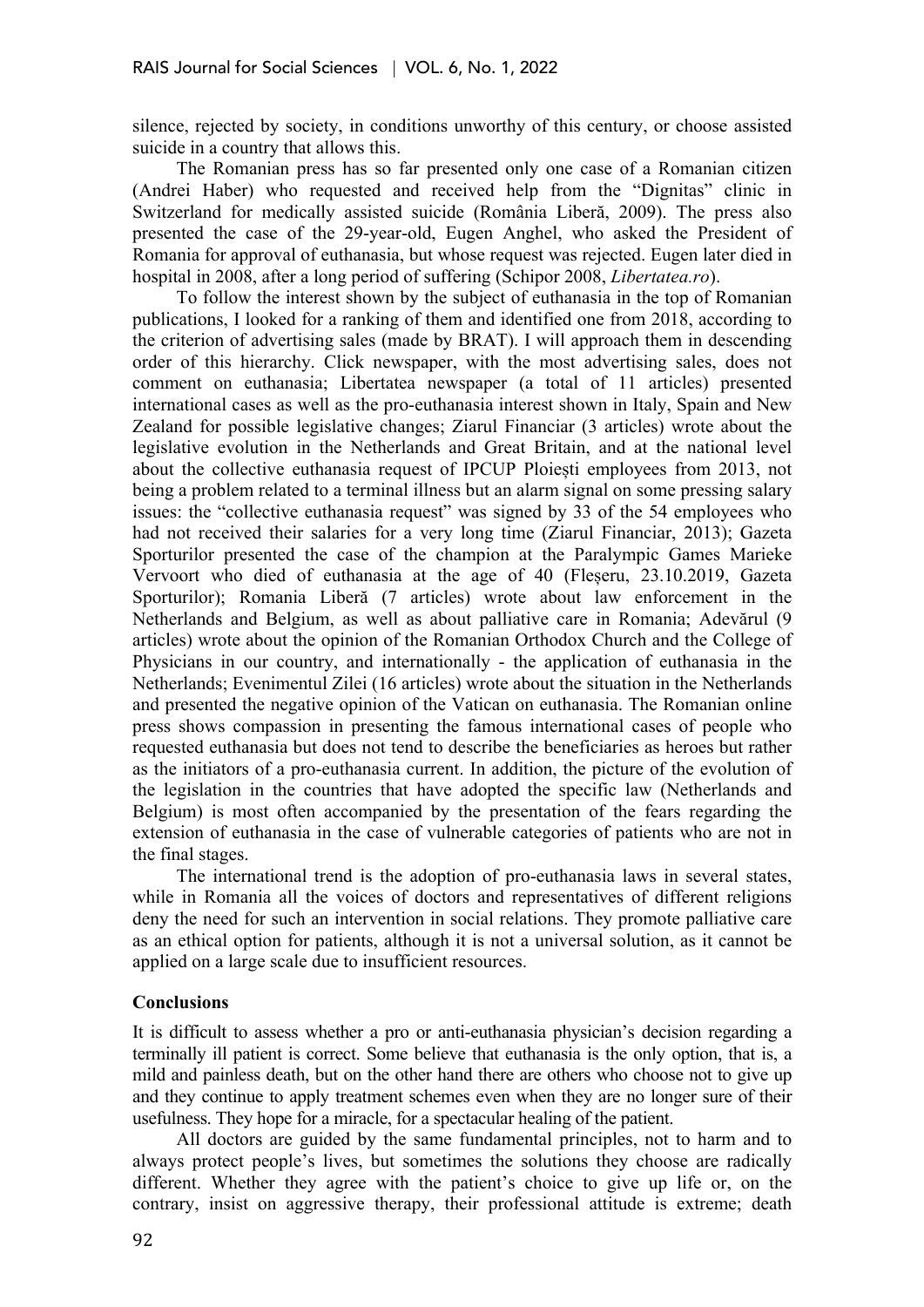should not be rushed, but at the same time, the patient has the right to refuse certain treatments when they are disproportionate to the prognosis of the disease and disrupt the transition to death.

An alternative between the two extremes would be to provide medical care proportionate with the diagnosis of the disease and the ability of each patient to fight. A doctor must also assess the degree of support of the family because not all patients can benefit from palliative care in specialized centers and the period of suffering and dependence on care can sometimes be extended for years.

Euthanasia is justified in certain situations, and the procedures must be very well provided for by law, enforced under strict supervision and with respect for the rights of all citizens. This is my opinion, but now, I think that the pro-euthanasia legislation in Romania could lead to dangerous slips. We have a weak economy (unable to make accurate estimates of the budget allocation), a less educated mentality and a temptation to lower the quality of services when the law allows interpretation and all this leads to the vulnerability of people in need of state protection. The international trend is now in favor of expanding the practice of euthanasia, as it is in line with the level of development and emancipation of those societies. In Romania, currently the society is not interested in this euthanasia option and declares itself a follower of the development of palliative care.

In the hope of increasing the number of places in palliative care centers in Romania and at the same time, of the authentic modernization of all institutions and mentalities, I will continue to observe the evolution of specific international legislation and the progress of medical technology.

#### **References**

- Attell, B., & Brandon, K. 2017. *Changing Attitudes Toward Euthanasia and Suicide for Terminally Ill Persons, 1977 to 2016: An Age-Period-Cohort Analysis*, GHPC Articles 39.
- Baume, P., O'Malley, E., & Bauman, A. 1995. "Professed religious affiliation and the practice of euthanasia." *J. Med. Ethics* 21(1): 49-54.
- Berger, P. 1979. *The Heretical Imperative:Contemporary Possibilities of Religious Affirmation*. New York.
- Boudreau, J.D., & Somerville, M.A. 2014. Euthanasia and assisted suicide: a physician's and ethicist's perspectives:" *Medicolegal and Bioethics* 4:1–12.
- Breck, J. 2001. *Darul sacru al vieții [The sacred gift of life]*. Cluj-Napoca: Patmos.
- Cassel, E.J. 1982. "The nature of suffering and the goals of medicine." *N Engl J Med* 306(11):639-45. doi: 10.1056/NEJM198203183061104.
- Ciuraru, M.L. 2014. *Tradițiile religioase în epoca modernă seculară [Religious traditions in the modern*  secular age], Studies and Articles, Volume III, Section: History, "Petru Maior" University Press, pp. 735-742.
- Dancă, A. 2019. "Declarația semnată la 28 octombrie 2019, în Cetatea Vaticanului" [Declaration signed on October 28, 2019, in the Vatican City]. *Vatican News,* published online: https://www.vaticannews.va/ro/papa/news/2019-10/declaratie-comuna-religii-monoteisteeutanasie.html.
- Deaconescu, C. 2005. "Eutanasia în proiectarea sa multidisciplinară" [Euthanasia in its multidisciplinary design], în *Revista Română de Bioetică [Romanian Journal of Bioethics],* vol. 3, no. 4.
- Fleșeru, R. 2019. Gazeta Sporturilor. Available: https://www.gsp.ro/sporturi/altele/decizia-tragica-pecare-a-luat-o-marieke-vervoort-campioana-la-jocurile-paralimpice-a-ales-sa-fie-eutanasiata-580930.htmlâ
- Forbes. 2019. "Top national newspapers with the highest advertising sales in 2018." https://www.forbes.ro/topul-ziarelor-nationale-cu-cele-mai-mari-vanzari-de-publicitate-anul-2018- 133525.
- Fulton, R. 2007. *The sociology of death*, Center for Death Education and Research University of Minnesota, Minneapolis, published online on August 14, 2007. http://dx.doi.org/10.1080/07481187708252875.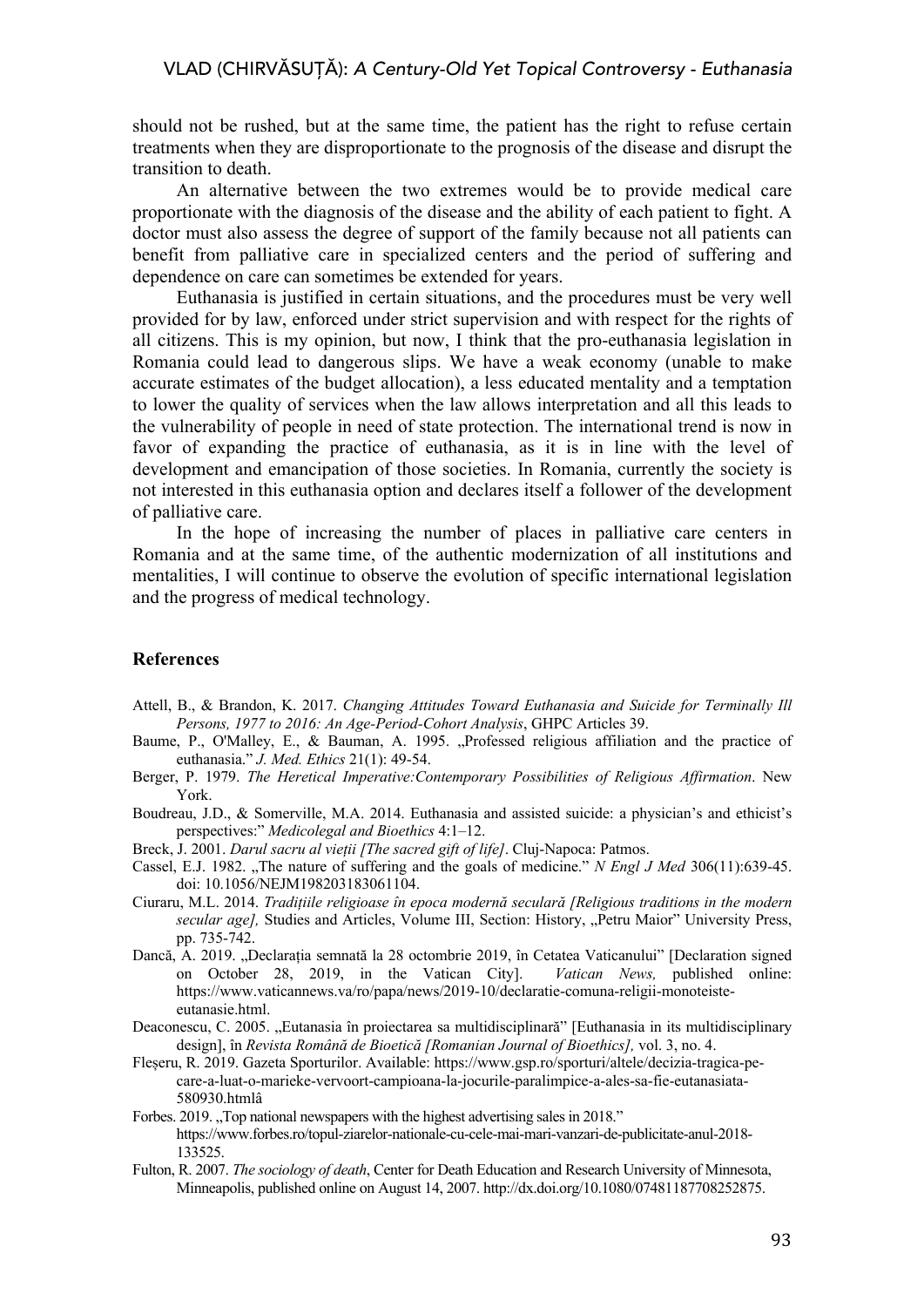- Giddens, A. 2000. *The Consequences of Modernity, 1990* Consecințele modernității, traducere de [translation by] Sanda Berce, Bucharest: Univers Publishing House.
- Gula, R.M. 1994. *Euthanasia: Moral and pastoral Perspectives.* Mahwah, N.J.: Paulist Press.
- Holody, K.J. 2011. *Constructing the end: Framing and agenda-setting of physician-assisted suicide*, Bowling Green, OH: Bowling Green State University.
- Howarth,G., & Jefferys, M. 1996. "Euthanasia: sociological perspectives." *British Medical Bulletin* 52 No. 2, pp. 376-385.
- Howarth,G., & Jupp, P.C. 1996. *Contemporary Issues in the Sociology of Death and Disposal.* New York: Palgrave Macmillan.
- Kearl, M. 1989. *A Sociology of Death and Dying*. Oxford University Press.
- Kennedy, J. 2002. *Een Weloverwogen dood. Euthanasie in Nederland*. [*A Well-considered Death. Euthanasia in the Netherlands*] .Amsterdam: Uitgeverij Bert Bakker.
- K.W.M.van Krieken and Sanders, J.M. 2016. Euthanasie.Doodnormaal.Framing van euthanasie in de Nederlandse landelijke dagbladen en de professionele gezondheidsvoorlichting.
- Malanca, M. I. 2012. *"Criza identităţii. Între modernism şi postmodernism" [Identity crisis. Between modernism and postmodernism].* In *Tabor*, year VI, no. 5, pp. 77-78.
- Morar, S. 2005. "Eutanasia: între dreptul la viață și dreptul de a muri demn" [Euthanasia: between the right to life and the right to die with dignity]. *Revista Română de Bioetică [Romanian Journal of Bioethics]*, vol. 3, no. 4.
- Mureșan, C.O., Ciocan, V., & Enache,A. 2013. "Eludarea principiilor eticii medicale repere istorice ale utilizării monoxidului de carbon" [Bypassing the principles of medical ethics - historical landmarks of the use of carbon monoxide]. *Revista Română de Bioetică [Romanian Journal of Bioethics],* Vol. 11, no. 3, July-September 2013.
- Onwuteaka-Philipsen Bregje D., Agnes van der Heide, Koper Dirk, Keij-Deerenberg Ingeborg, Rietjens Judith A. C., Rurup Mette L., Vrakking Astrid M., Jean Jacques Georges, Muller Martien T., Gerrit van der Wal, & Paul J. van der Maas. 2003. *Euthanasia and other end-of-life decisions in the Netherlands* in 1990, 1995, and 2001, Public Health - Published online June 17, 2003, available at: https://www.thelancet.com/pb-assets/Lancet/extras/03art3297web.pdf.
- Oregon Death with Dignity Act Annual Reports. 2014. Available at: http://public.health.oregon.gov/ProviderPartnerResources/EvaluationResearch/DeathwithDignityA ct/Pages/ar-index.aspx. Accessed April 2, 2014.
- Parghel, M. 2014. "Hospice .House of Hope', a model for Europe." *Monitorul Expres.* https://www.old.monitorulexpres.ro/?mod=monitorulexpres&p=eveniment&s\_id=140296.
- Patriarhia.ro. "Euthanasia." Romanian Orthodox Church website: http://patriarhia.ro/eutanasia-445.html.
- Pivniceru, M.M., & Dăscălescu, F.D. 2003. "Limita inferioară a dreptului la viață: între protecția fetusului uman, dreptul la avort şi progresul ştiințelor biomedicale" [Lower limit of the right to life: between the protection of the human fetus, the right to abortion and the advancement of biomedical sciences]. In *Revista Română de Bioetică [Romanian Journal of Bioethics],* vol. I, no. 4.
- Pârvu, I. 2013. *Ortodoxie şi Modernitate [Orthodoxy and Modernity]*. Available at: http://fto.ro/altarulreintregirii/wp-content/uploads/2018/06/2013\_2\_7.-Ion-Parvu-studiu-AR.pdf.
- Pollock, J.C., & Yulis, *S. G.* 2004. "Nationwide Newspaper Coverage of Physician-Assisted Suicide: A Community Structure Approach." *Journal of Health Communication* 9(4) 281–307.
- Rarița, M. 2009. *Emile Durkheim: Sinuciderea – o abordare socială [Emile Durkheim: Suicide - A Social Approach]*, Analele Universității Dunărea de Jos, Seria Filosofie.
- Rogobete, S. 2002. *Religie și schimbare socială. Câteva reflexii asupra rolului religiei în societatea contemporană [Religion and social change. Some reflections on the role of religion in contemporary society]*. Bucharest: New Europe College.
- Romania Liberă. 2009. "The controversial case of a Romanian who assisted suicide in Switzerland." https://romanialibera.ro/special/controversatul-caz-al-unui-roman-care-s-a-sinucis-asistat-inelvetia-154196/.
- Schifirneț, C. 2009. *Modernitatea tendențială [Trendy modernity]*, SNSPA, Available at: https://www.researchgate.net/publication/267950991\_Modernitatea\_tendentiala.
- Seale, C., & Addington-Hall J. 1995. "Euthanasia: the role of good care." *Soc Sci Med* 40(5): 581-7. doi: 10.1016/0277-9536(94)00171-o.
- Soulier, J.P. 1991. *Enigma vieții [The enigma of life]*. Bucharest: Medicala Publishing House.
- Smith, W.J. 2010. *Euthanasia Created Dutch Culture of Death: Elderly "Tired of Life." Next Category for Termination*. By Wesley J. Smith, J.D., Special Consultant to the CBC.
- Stănilă, L. 2014. *Obsesia terapeutică. Pro şi contra eutanasiei – noi provocări ale legislaţiei româneşti [Therapeutic obsession. Pros and cons of euthanasia - new challenges of Romanian legislation]*, Universitatea de Vest din Timişoara, Facultatea de Drept, Available at: https://drept.uvt.ro/administrare/files/1481047525-lect.-univ.-dr.-laura-sta--nila--.pdf.